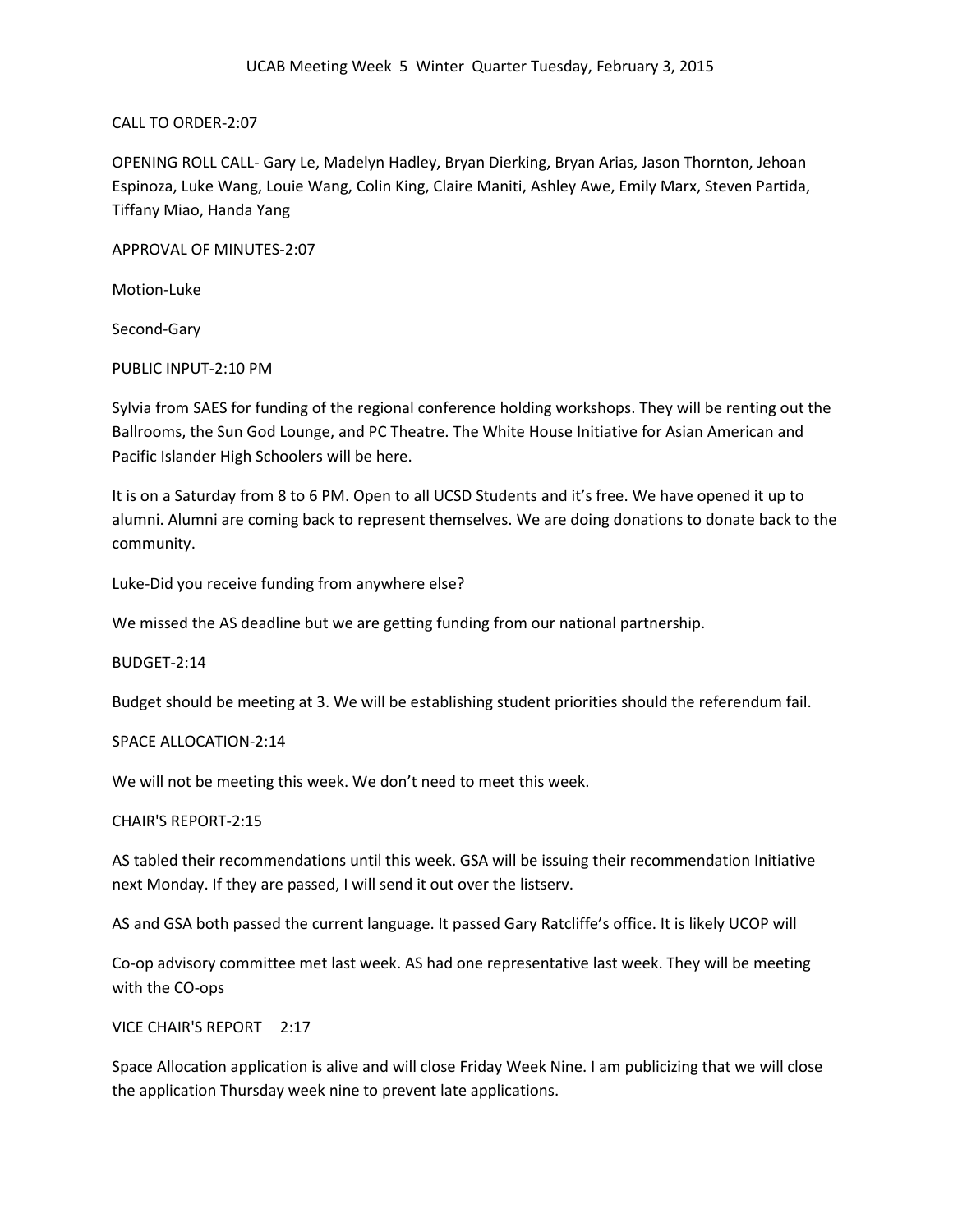Food Pantry Grand Opening will be 3PM outside the AS Lecture Notes. There will possibly be refreshments.

DIRECTOR'S REPORT-N/A

NEW BUSINESS-Tech Fee Waiver SAES

Luke move to fund \$300 for the event.

second-

Tiffany-she mentioned donating.

Donating is different than fundraising

Proposal for Art Installation-They are requesting for an extended time to post art in UCEN which requires a 3/4 majority.

We are just gonna run through it since we have a lot of time. We are gonna do popcorn reading. The postings will be temporary. They will be down by the time AS Elections come around. This is for spreading information about students against mass incarceration. AS campaigning starts Thursday Week Nine.

Madelyn-Has she checked with Armando if the space is available?

She will be hanging stuff over the railing not really on the wall.

Emily-I looked up the rules for posting the posters. Banners must be connected to an event. Banner space is on a first-come, first serve.

Banners must be connected to an event and be printed with an event date on it.

Ashley-We are already going to suspend the bylaws, so can't we suspend them more loosely?

Yes

Bryan A-Did she say how she was going to pick people?

Ashley-They have to be effected by mass incarceration.

Jehoan- Given that AS elections start Week Nine, could you ask the Senator if she will start sooner so she won't interfere with campaigning?

Colin-The poster may be taken down. During elections, most of the posters come down.

Emily-I wonder about people using those display cases. This might fit better in the display cases.

Claire-The space downstairs is reserved through the end of the year.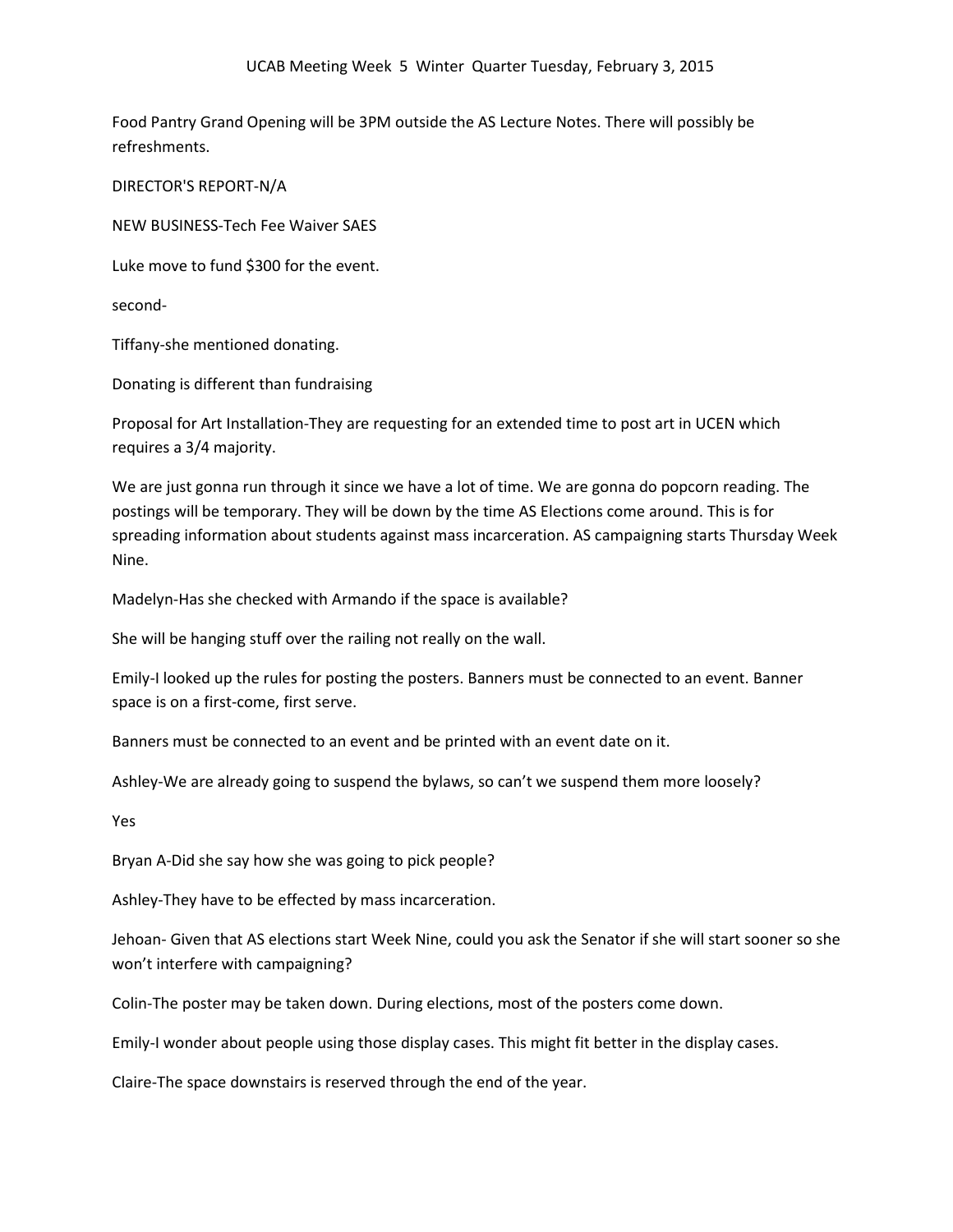Handa- Has this ever been done before? Do we have release forms for the people in the pictures?

Colin-We have suspended bylaws to allow the Before I Die Wall. We have to suspend bylaws to allow for semi-permanent projects. I'd recommend that she starts sooner.

Bryan D-All the pictures have release forms.

Colin-I'd prefer she end March 4 in time for AS Elections.

Bryan-She shouldn't interrupt AS elections.

Jehoan- They won't be shipped in time.

Bryan D-What Jehoan said.

Emily-The intention of that space is event driven space. I'm wondering what alternatives there might be.

Claire-It is possible to limit the space provided.

Madelyn-It seems like a value project. Could we allow it be during the First three weeks of spring quarter?

Colin-That is during campaign season.

Bryan D-She would like to change the date to March 23rd to March 4th.

Colin-That's fine. As long as they are down by the end of March 4.

Steven-It would look better to have one project but I would like the project to be up as possible.

Colin-I'd like to recommend a long term plan and approve a short term plan. We should offer other spaces.

Gary-Could we move the art after it's up?

Colin-I think that is more Nadia's call. UCEN doesn't have jurisdiction over the alternative spaces near the atrium.

Bryan D-Nadia would be willing to move her art later in the project. She is going to talk to the LOFT and the CCC for viewing

Emily-Would this involve taking down posters that are currently up?

Colin-She'd have to work around those other posters.

Colin-I move to approve this project from February 23rd to March 4.

Madelyn- Could we make the posters vertically aligned?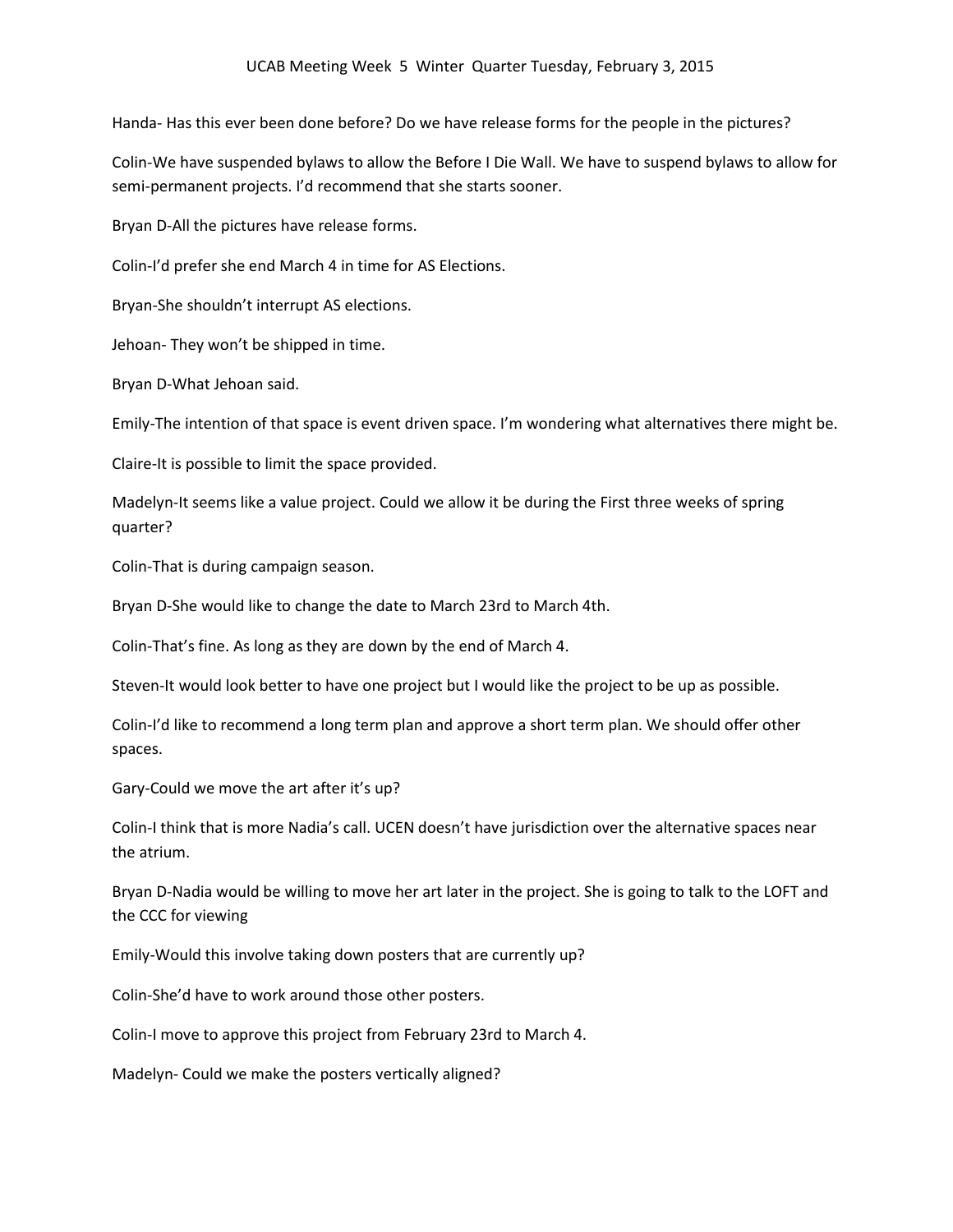Gary-Can we suspend the bylaw to allow for the vertically aligned posters? Louie-I believe she said we can't go below half a foot below the mesh screen. Bryan-What is the purpose for the rule of the low hanging posters? Tiffany-Do we know how much space is being used during that time? Colin-Two should be able to fit vertically. I'd suggest a motion to limit the number of posters. Hands-How many posters did she order? Jehoan-Given the pictures you are showing, I want to see this effect. Colin-We would be taking away publicity from student orgs if we maximize the atrium for this purpose. Madelyn-Can't they use the plaza? Colin-It is a lot less visible. Jehoan-She ordered 26 posters. Madelyn-approve this project from Feb 23rd to March 4 stipulating to Bryan D-Seconded Colin-I object. I don't like maximizing the atrium for one project. Gary-We might only be able to fit one deep. I'm not sure how much is available. Handa- I don't think we have enough information. I'd suggest tabling. Bryan A-Can we take a quick field trip to see the space. Handa- I move to table for a week Second-Gary OLD BUSINESS-Sustainability Subcommittee will be tabled until next week so that Sharon can be a part of those discussion. REPORTS OF MEMBERS 2:57 Bryan D-Survey of UCSD students by Daniel Firoozi. There is a 100 student survey. I sent this out over the listserv.

Gary-I was talking with my council. We are trying to pass out a small survey. Priorities are to have vendors open